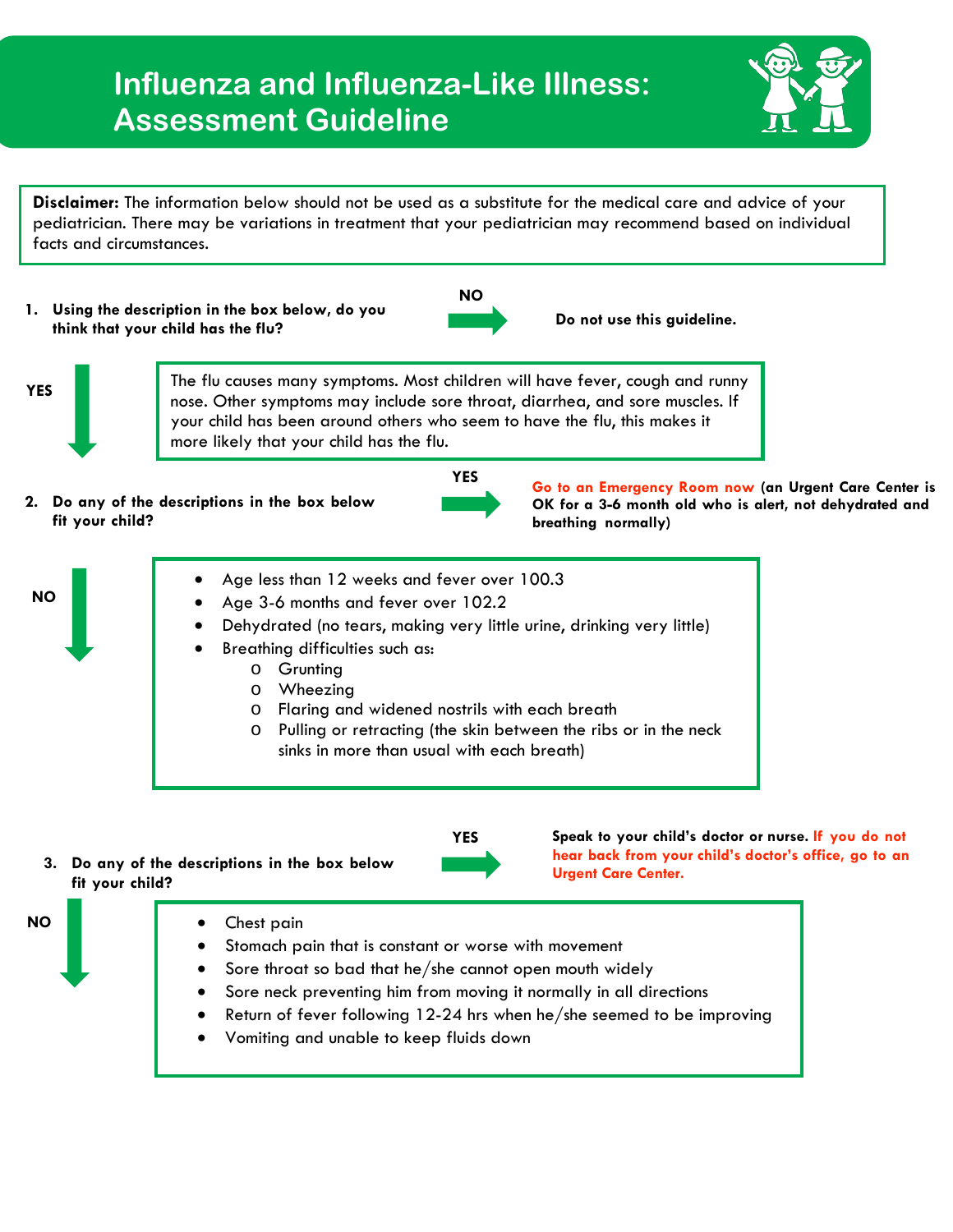**4. Every 4 hours or so, will your child play, smile, concentrate on an activity? (Read the box below.)**



**Speak to your child's doctor in the next hour or two. If you do not hear from your doctor within 2 hours, go to an Urgent Care Center. You may want to try lowering your child's fever first using the instructions below.**

## **YES**

This is a VERY important question. Most children with the flu will be tired or crabby much of the time; however, when the fever is brought down with medicines and the parent works to entertain the child, a child with simple flu should perk up, smile and be able to do some activity (play a game, use the computer, take a bottle, whatever is normal for your child at his age). This 'happy' period may only last a little while, but such periods are VERY reassuring that a child is not experiencing a serious complication of the flu.

**5. Does your child have any problems not covered in this guideline that concern you?**



**Speak to your child's doctor. (Exception: If the only additional problem is mild diarrhea, then you may answer 'No' to this question.)**

**6. Do any of the descriptions in the box below fit your child or teenager?**



**Call your child's doctor's office. Your child may be at increased risk for complications from the flu or respiratory virus. While waiting to speak to your doctor treat the flu as described below under: "HOW TO TREAT THE FLU"**



**NO**

- Has an ongoing health problem such as:  $\circ$  <24 months of age<br> $\circ$  lmmune deficiency (
	- Immune deficiency (diagnosed by a doctor as having a problem fighting infections or taking daily steroids or aspirin)
	- Lung disease such as moderate or severe asthma (takes medicine for asthma one or more days each week)
	- o Heart disease requiring medication
	- Any health problem requiring daily medication or regular visits to a specialist (example: Diabetes)
- **Pregnant**